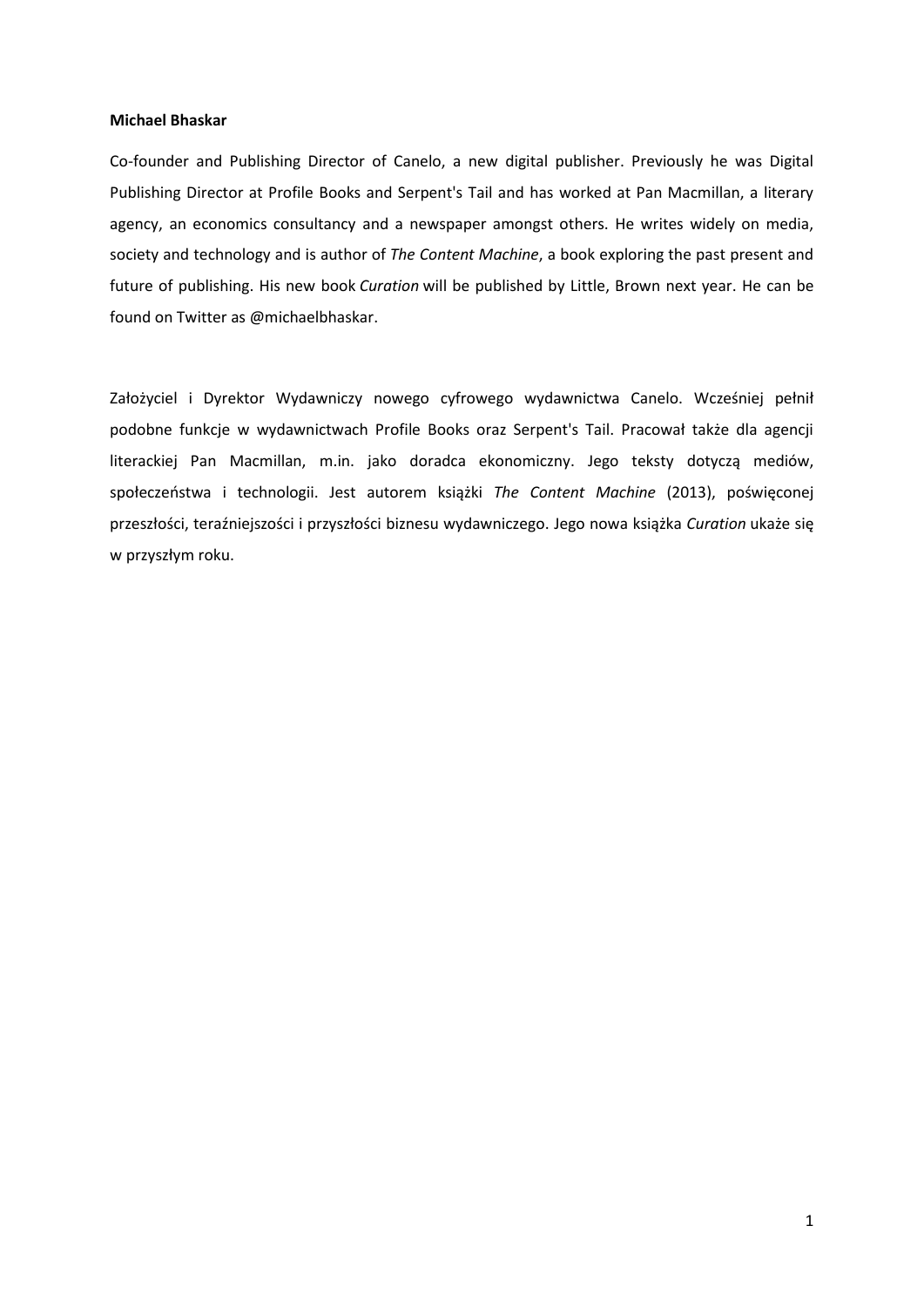# **Winfred Kaminski**

Professor of Language and Literary Education. Between 2004 and 2015 he was a Managing Director of the Institute of Media Research and Education at Cologne University of Applied Sciences, where he established the biannual conference "Clash of Realities". He is the author of many papers on children's literature and video games, published in national and international journals. In the spring 2015 he retired from active working. Currently he has been the DAAD scholar at University of Wrocław.

Profesor w zakresie Language and Literary Education. W latach 2004-2015 był Dyrektorem Zarządzającym w Institute of Media Research and Education na Cologne University of Applied Sciences. Pomysłodawca i organizator odbywającej się co dwa lata konferencji "Clash of Realities". Autor wielu artykułów poświęconych głównie literaturze dziecięcej i grom video, opublikowanych w niemieckich i międzynarodowych czasopismach. Wiosną 2015 przeszedł na emeryturę. Obecnie jest stypendystą DAAD na Uniwersytecie Wrocławskim.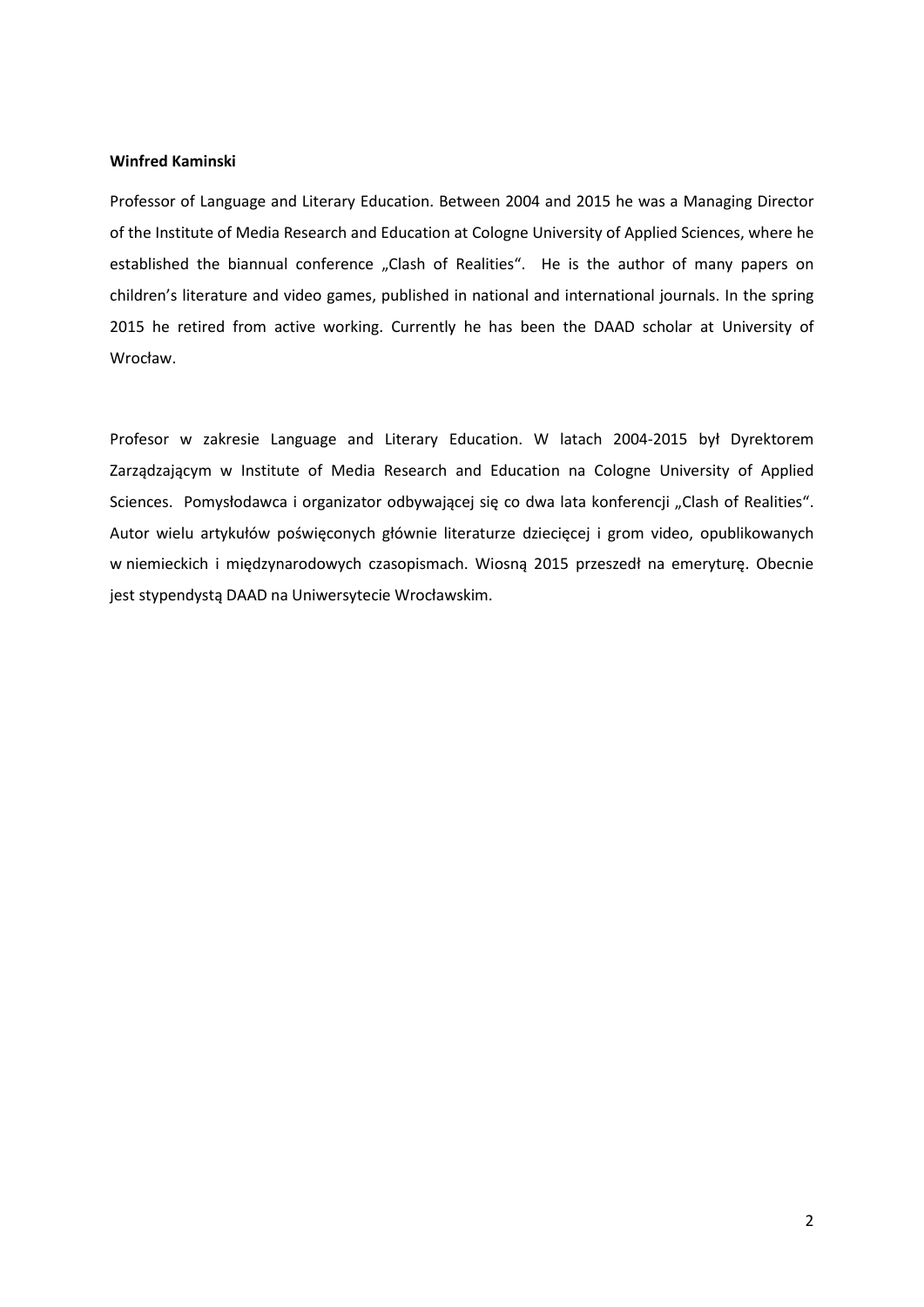### **Angus Phillips**

Head of the School of Arts at Oxford Brookes University and Director of the Oxford International Centre for Publishing Studies. He is a leading academic in the area of publishing studies and formerly worked in the industry as a trade editor at Oxford University Press. He has given talks and lectures about publishing all over the world including across Europe and in China and South America; and has carried out consultancy and training work with international publishers. He is on the European Advisory Board of Princeton University Press and was a judge for the *Bookseller* industry awards for four years in a row from 2010 to 2013.

He is the author and editor of a number of books most recently *Turning the Page* (2014) and *Inside Book Publishing* (fifth edition 2014, with Giles Clark), both published by Routledge. He is the editor of *Logos* and in 2015 published a book with Brill of selected articles from the journal's 25-year history: *The Cottage by the Highway and other essays on publishing*. With Bill Cope he is the editor of *The Future of the Book in the Digital Age* (Chandos, 2006) and *The Future of the Academic Journal*  (Chandos, second edition 2014). He is a contributor to the *Oxford Companion to the Book* and has written two chapters for the forthcoming Volume IV of the *History of Oxford University Press*, edited by Keith Robbins. He is currently updating his chapter on the future of the book in the second edition of the *Blackwell [Companion to the History of the Book](http://www.blackwellpublishing.com/book.asp?ref=9781405127653)*, edited by Simon Eliot and Jonathan Rose. His works have been translated into other languages including Chinese, Korean and Romanian.

Dyrektor School of Arts w Oxford Brooks University oraz International Centre for Publishing Studies. Jego zainteresowania badawcze koncentrują się na zagadnieniach wydawniczych. Wcześniej pracował jako redaktor w Oxford University Press. Jest zapraszany z wykładami do wielu krajów europejskich, ale też Chin i Ameryki Południowej. Zajmuje się szkoleniem wydawców. Jest członkiem Rady Naukowej Princeton University Press, a w latach 2010-2013 zasiadał w jury konkursu organizowanego przez magazyn "Bookseller".

Jest autorem i redaktorem wielu książek. W 2014 w wydawnictwie Routledge ukazały się: *Turning the Page* oraz *Inside Book Publishing* (wyd. V, współautorką jest Giles Clark). Wraz z Billem Copem opracował *Future of the Book in the Digital Age* (Chandos, 2006) i *The Future of the Academic Journal*  (Chandos, 2014, wyd. II). Współpracował przy tworzeniu *Oxford Companion to the Book,* napisał także dwa rozdziały do czwartego tomu *History of Oxford University Press*. Obecnie aktualizuje swój tekst na temat przyszłości książki, który jest częścią *Blackwell [Companion to the History of the Book](http://www.blackwellpublishing.com/book.asp?ref=9781405127653)*. Jego prace zostały przetłumaczone na wiele języków, w tym chiński, koreański i rumuński.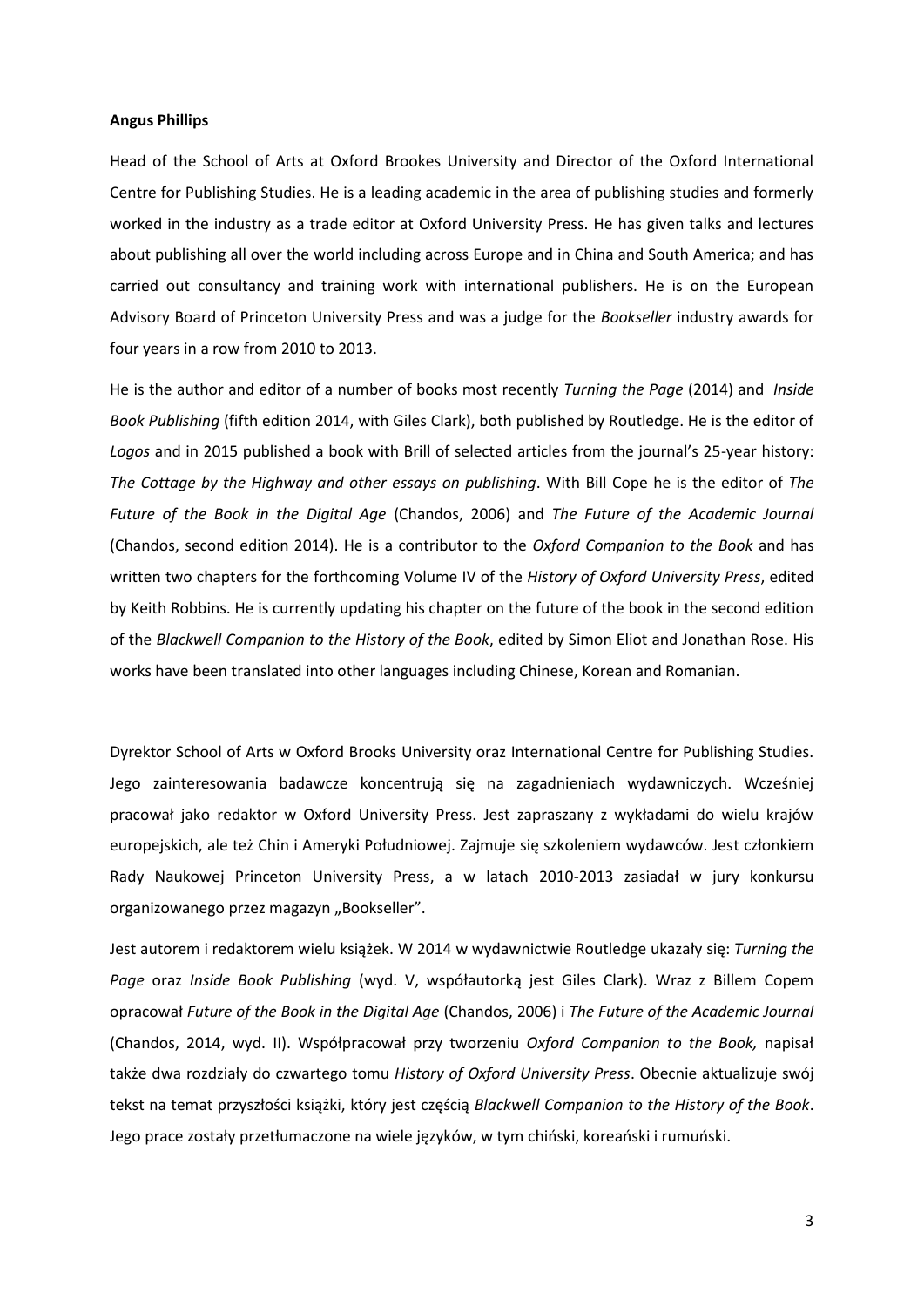# **Zoran Velagić**

Associate professor of book history and publishing studies at the University of Osijek, Faculty of Humanities and Social Sciences, Department of Information Sciences. His principal research interests include history of books, reading and publishing, social context of modern publishing, development of e-books and theory for publishing. He is editor in-chief of *Libellarium. Journal for the research of writing, books and memory institutions*. He has published more than 30 research papers in Croatian and English and two monographs, *Writer and Authority* (2010) and *Introduction to Publishing* (2013).

Profesor w Department of Information Sciences na Wydziale Humanities and Social Sciences Uniwersytetu w Osijeku (Chorwacja). Jego zainteresowania badawcze obejmują następujące zagadnienia: historię książki, czytelnictwo oraz edytorstwo - jego teorię i społeczny kontekst. Jest redaktorem naczelnym *Libellarium. Journal for the research of writing, books and memory institutions*. Opublikował ponad 30 artykułów oraz dwie monografie: *Writer and Authority* (2010) oraz *Introduction to Publishing* (2013).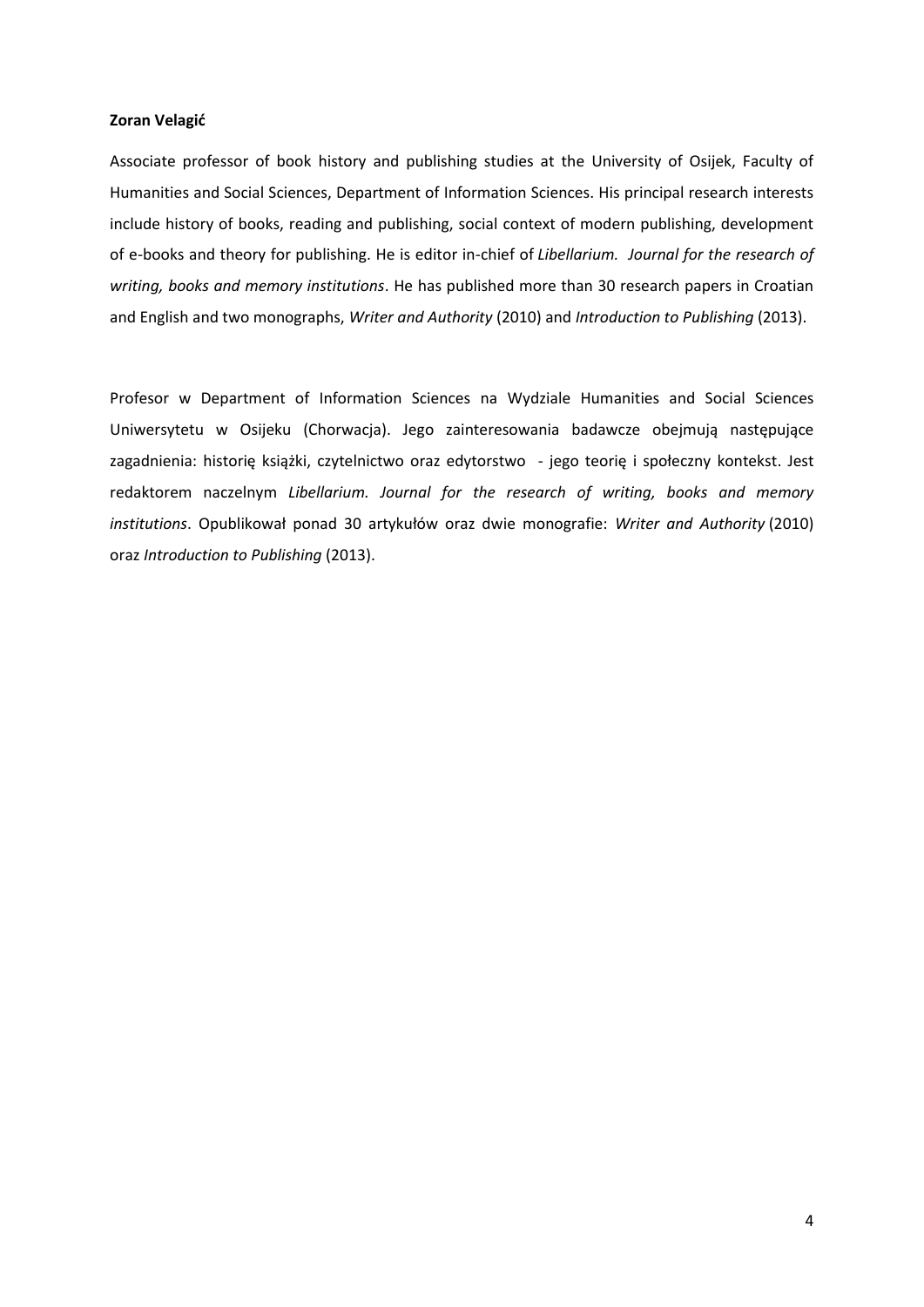### **Adriaan van der Weel**

Bohn extraordinary professor of Modern Dutch Book History at the University of Leiden, Book and Digital Media Studies. His research interests in Book Studies concentrate on the digitisation of textual transmission and reading; publishing studies; and scholarly communication. He is an editor of a number of book series on these subjects, and European articles editor of Digital Humanities Quarterly. His latest books are *Changing Our Textual Minds: Towards a Digital Order of Knowledge* (2011), and *The Unbound Book* (2013), a collection of essays edited jointly with Joost Kircz. He is vicechair of the COST Action E-READ, about the future of reading in the digital age.

Profesor na University of Leiden (Holandia), w Book and Digital Media Studies. Jego zainteresowania badawcze koncentrują się na: digitalizacji transmisji tekstowej i czytelnictwie; edytorstwie; komunikacji naukowej. Jest redaktorem wielu książek poruszających te tematy, a także redaktorem odpowiedzialnym za artykuły nadsyłane z Europy do czasopisma Digital Humanities Quarterly. W 2011 ukazała się jego książka *Changing our textual minds: Towards a digital order of knowledge*, a w 2013 – zbiór esejów *The unbound book*. Jest wiceprezydentem projektu COST Action E-READ, dotyczącego przyszłości czytania w cyfrowym świecie.